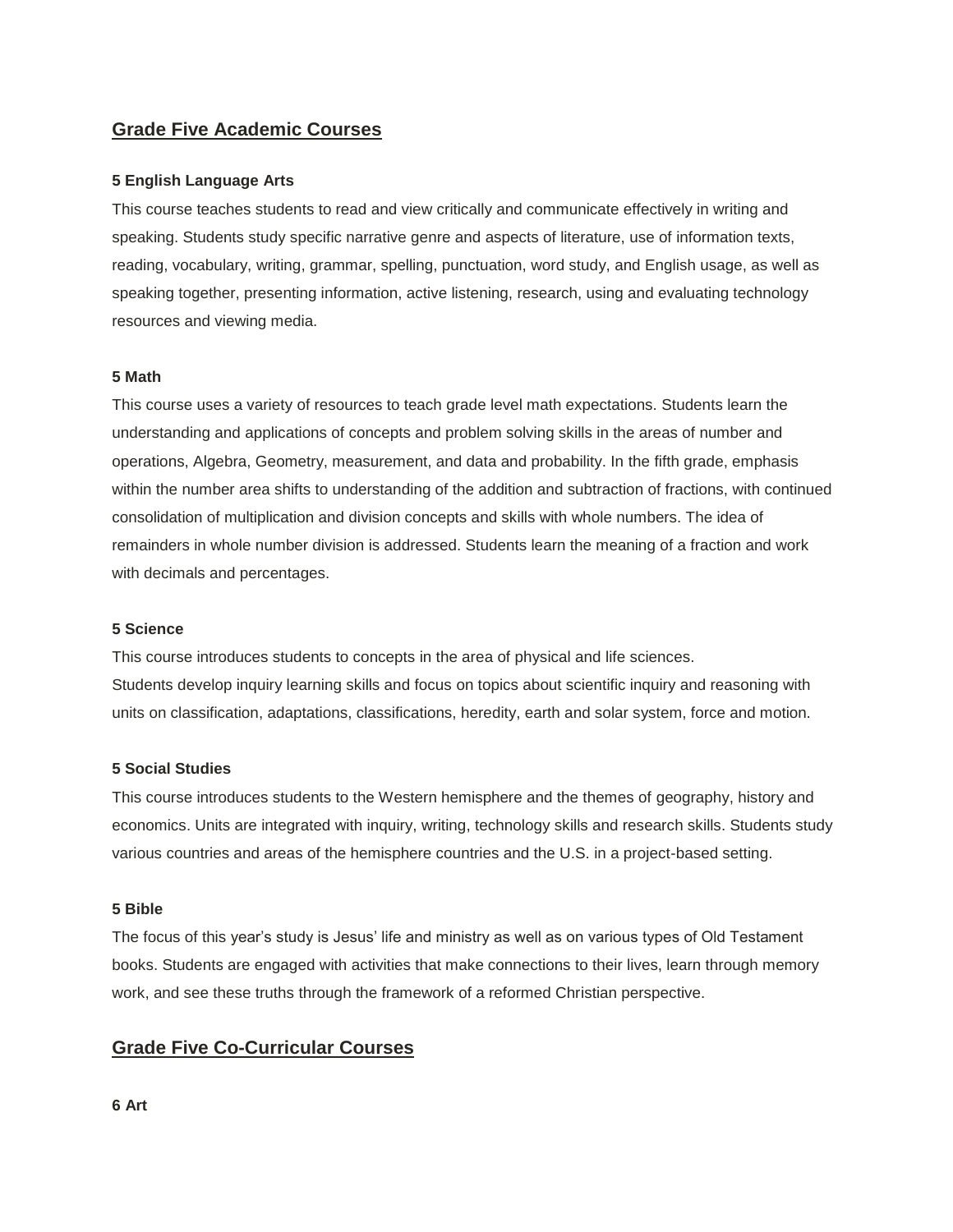This program incorporates six goals for design and media that include perception, conceptualization, visual organization, creative expression, applications skills, and aesthetic appreciation for the visual arts. Students study and apply design elements, various media processes, knowledge of art styles and themes in this year-long course.

#### **5 General Music**

This program integrates knowledge of choral reading, understanding, performance skills, and aesthetic appreciation of choral music. Choral focus areas include rhythm, melody, harmony, musical form, tone color, expression, approach to vocal music and awareness of various forms and styles. In addition, students will study musical theatre, music history and important musical pieces.

#### **5 Physical Education**

This program engages students in health and fitness activities, develops skills and proficiency in various team sports, track and field events, and gymnastics, offers various movement experiences, develops understandings in these areas, and provides decision making opportunities. Girls and boys classes are separated and offer focused experiences.

## **5 World Language - Spanish**

All students are engaged in world language learning through a communicative approach to language with emphasis on speaking and listening. Students will learn to converse with teachers and friends, talk about themselves, exchange information, as well as identifying Spanish-speaking countries, learning about their cultures, and developing cross cultural competencies.

# **Grade Six Academic Courses**

#### **6 English Language Arts**

This course teaches students to read and view critically and communicate effectively in writing and speaking. Students study many aspects of literature, reading, vocabulary, writing, grammar, punctuation, English usage, speaking together, presenting information, listening, research, evaluating technology resources and viewing media.

## **6 Math**

This courses teaches grade level content expectations with emphasis on understanding and applying math skills, concepts and problem solving skills in areas of pre-Algebra, measurement, probability and statistics, Geometry, fractions, decimals and percents. Units include Prime Time, Shapes and Design,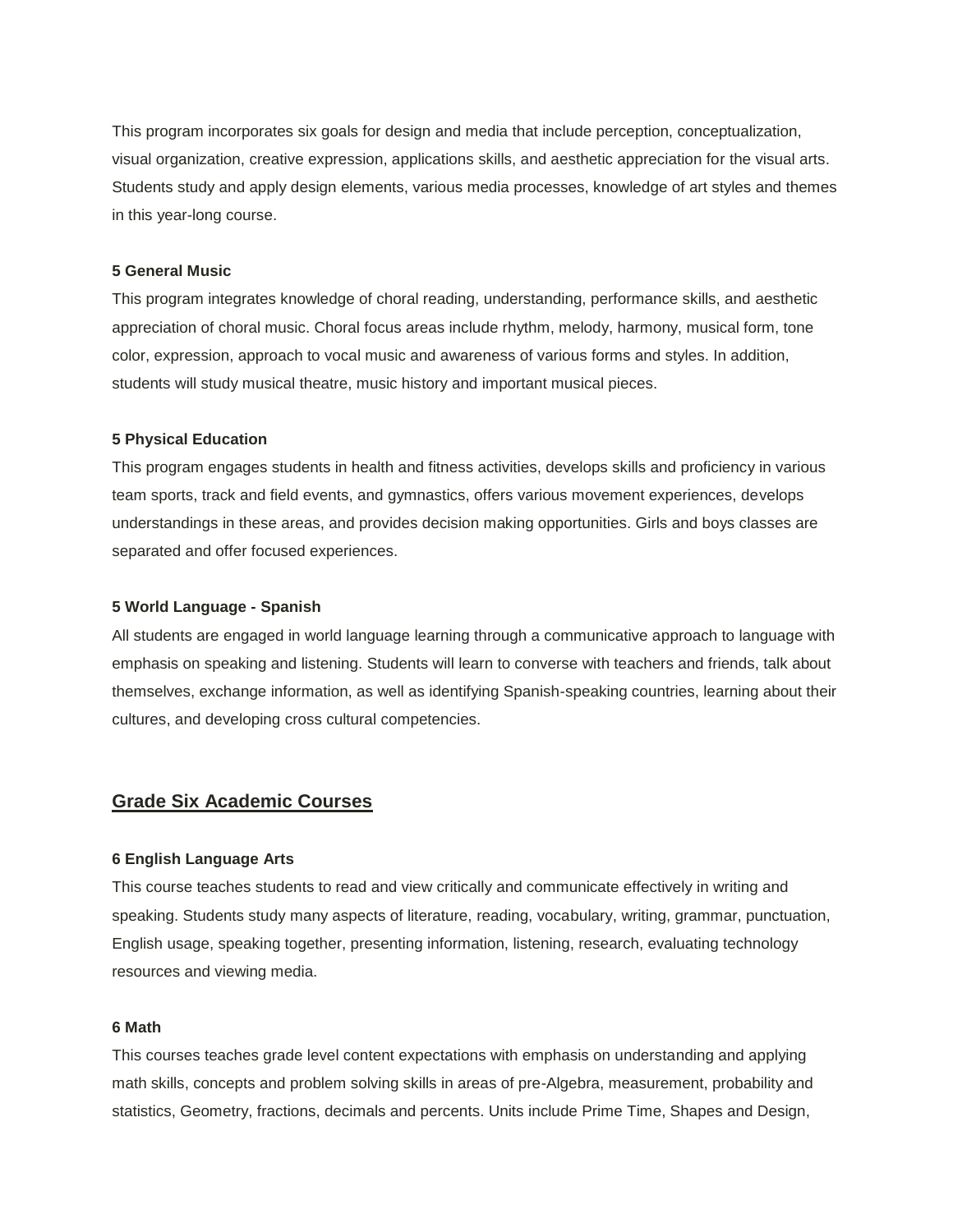Data Around Us, Covering and Surrounding, How Likely It Is, and Bits and Pieces II.

#### **6 Science**

This course introduces students to concepts in the area of earth and space, physical and life sciences. Students develop inquiry skills and focus on topics about the scientific method, science in the city, adaptations and diversity, mixes and solutions, simple machines and energy, classifications and patterns of living things.

## **6 Social Studies**

This course introduces students to the Eastern hemisphere. Themes of geography, economics, history and research, writing and technology skills are integrated into content. Students study some early civilizations in Europe, Asia, Africa and Oceana regions.

#### **6 Bible**

This course teaches the Old Testament stories, covenants, and lessons from creation through the reign of David. Students are engaged with activities that make connections to their lives, learn through memory work, and see these truths through the framework of a reformed Christian perspective.

# **Grade Six Co Curricular Courses**

## **6 Art**

This program incorporates six goals for design and media that include perception, conceptualization, visual organization, creative expression, applications skills, and aesthetic appreciation for the visual arts. Students study and apply design elements, various media processes, knowledge of art styles and themes in this year-long course.

#### **6 General Music**

This program integrates knowledge of choral reading, understanding, performance skills, and aesthetic appreciation of choral music. Choral focus areas include rhythm, melody, harmony, musical form, tone color, expression, approach to vocal music and awareness of various forms and styles. In addition, students will study musical theatre, music history and important music pieces.

#### **6 Physical Education**

This program engages students in health and fitness activities, develops skills and proficiency in various team sports, track and field events, and gymnastics, offers various movement experiences, develops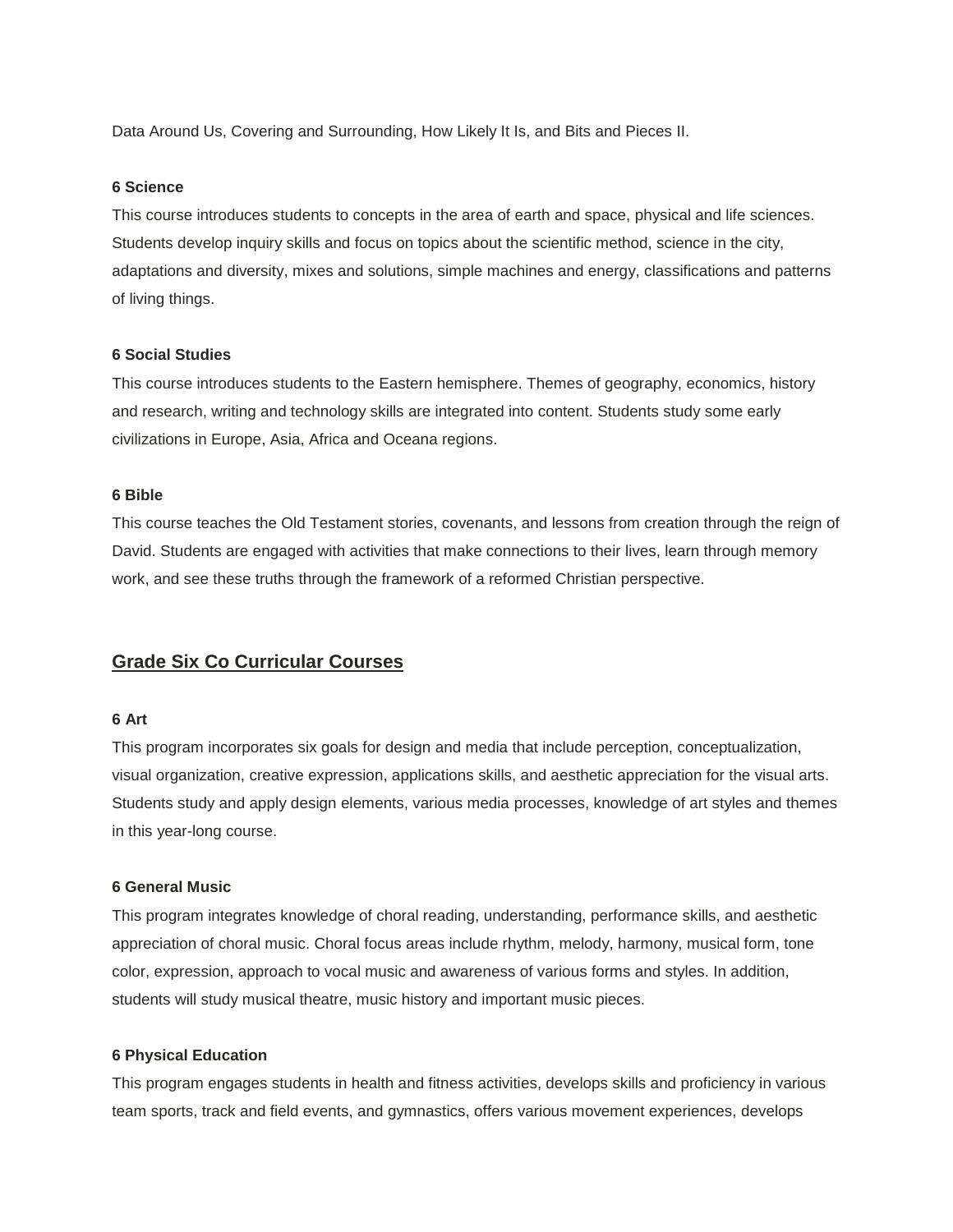understandings in these areas, and provides decision making opportunities. Girls and boys classes are separated and offer focused experiences.

## **6 World Language -Spanish**

All students are engaged in world language learning through a communicative approach to language with emphasis on speaking and listening. Students will learn to converse with teachers and friends, talk about themselves, exchange information, as well as identifying Spanish-speaking countries, learning about their cultures, and developing cross-cultural competencies.

# **Grade Six Elective Performance Courses**

## **6 Instrumental Music**

Instrumental classes will be held three days a week. A student may choose to participate in one instrumental group. Choosing to be a member of band or orchestra should be carefully considered. Being a member of any performing group can be a tremendously positive experience. It also means a commitment to both the director and the group. Barring extenuating circumstances, students choosing to join band or orchestra must commit to a full school year of rehearsals and performances.

#### **6 String Orchestra**

The strings program integrates knowledge of reading, understanding, performing and valuing music through an orchestra experience. Focus areas include rhythm, melody, harmony, musical form, tone color, expression, approach to vocal music and awareness of various forms and styles.

## **6 Band**

The band program integrates knowledge of reading, understanding, performing and valuing music through a performance experience. Focus areas include rhythm, melody, harmony, musical form, tone color, expression, approach to vocal music and awareness of various forms and styles.

# **Grade Seven Academic Courses**

## **7 English Language Arts**

This course teaches students to read and view critically and communicate effectively in writing and speaking. Students study specific genre and many aspects of literature, reading, vocabulary, writing, grammar, punctuation, English usage, speaking together, presenting information, listening, research,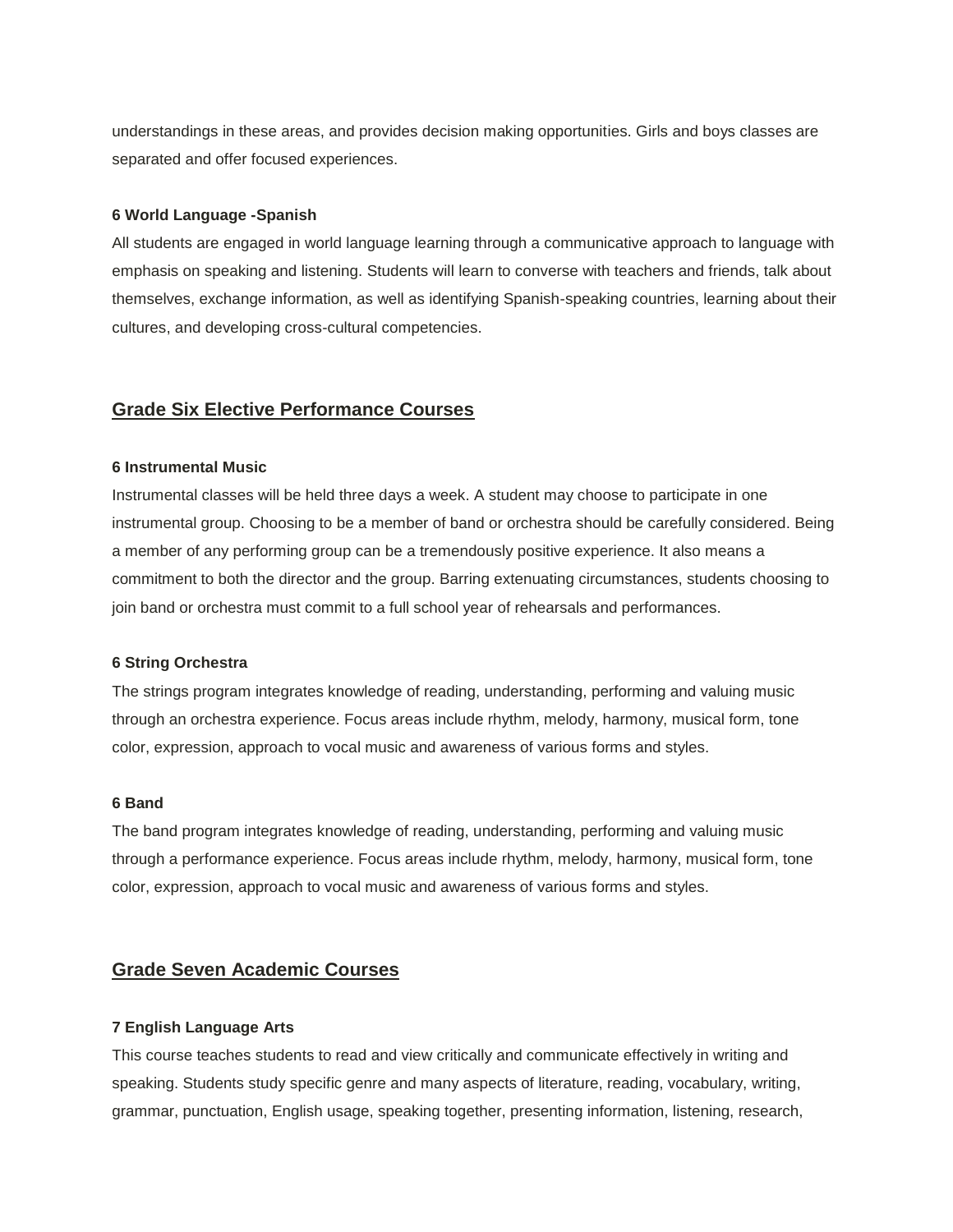evaluating technology resources and viewing media.

## **7 Math**

This course teaches math content expectations with emphasis on understanding and applying skills, concepts and problem solving skills in areas of pre-Algebra, measurement, probability and statistics, Geometry, fractions, decimals and percents. Specific units include Comparing and Scaling, Stretching and Shrinking, Accentuating the Negative, Filling and Wrapping, Moving Straight Ahead, Variables and Patterns.

## **7 Algebra**

This course is for students who qualify through the Iowa Algebra Aptitude Test and teacher recommendations in grade 6 and who have completed a Pre-Algebra bridge program. The course meets grade 8 Algebra standards and includes Algebra topics.

## **7 Science**

This course introduces students to concepts in the area of physical and life sciences. Students develop inquiry skills that include research skills and focus on topics about the scientific method, interactions and biomes, force and motions, astronomy, human body systems and health.

#### **7 Social Studies**

This course integrates the Michigan core curriculum standards to teach students United States history form the pre-colonial era through the U.S. Constitution. Literacy skills are integrated into this course.

#### **7 Bible**

This course teaches the Old Testament stories, covenants, and lessons from the reign of Solomon through the inter-testament era with emphasis on the prophets. Students are engaged with activities that make connections to their lives, learn Bible passages, and see truths through the framework of reformed Christianity.

# **Grade Seven Co-Curricular Courses**

## **7 Art**

This program incorporates six goals for design and media that include perception, conceptualization, visual organization, creative expression, applications skills, and aesthetic appreciation for the visual arts. Students study and apply design elements, various media processes, knowledge of art styles and themes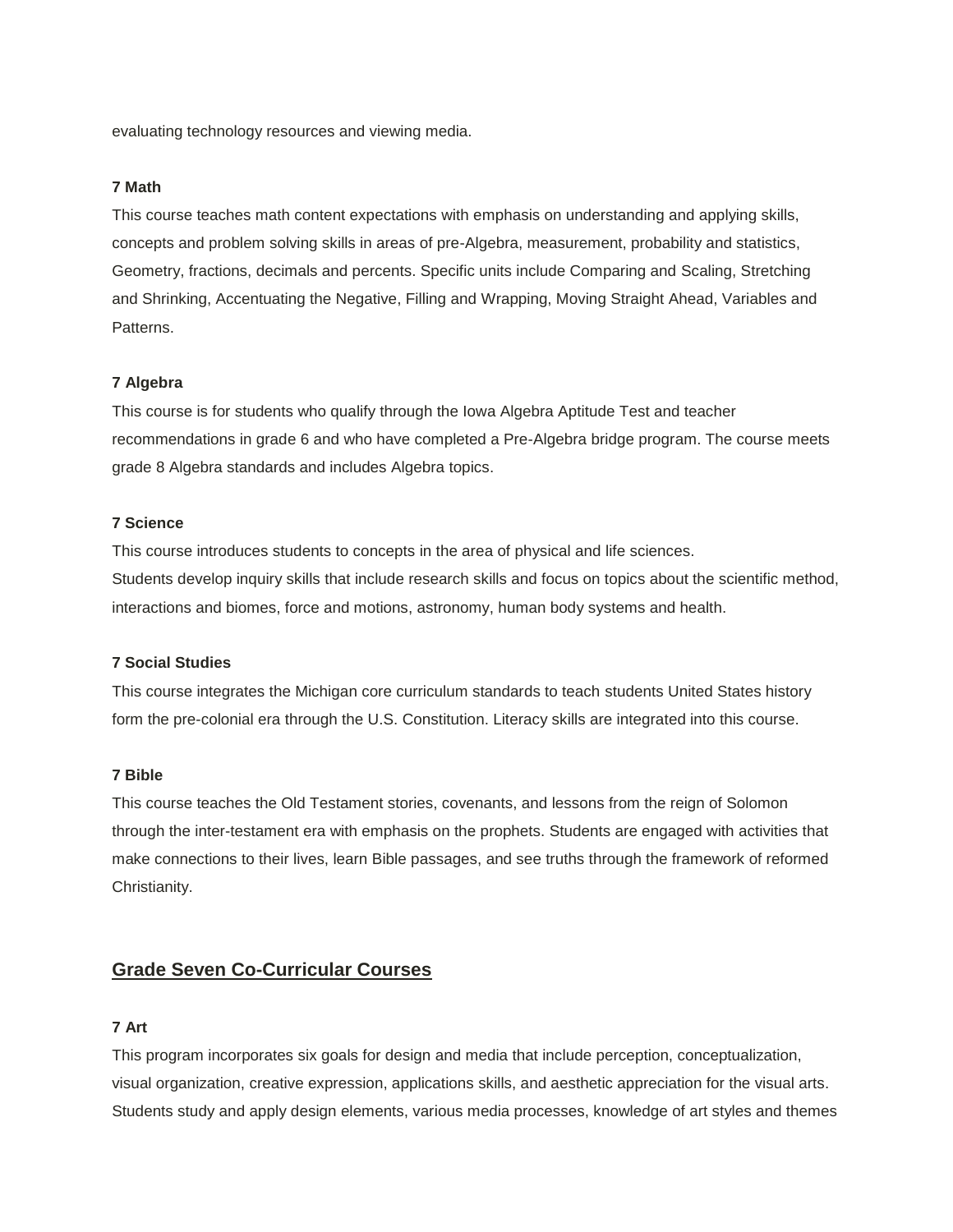in this year-long course.

## **7 World Language - Spanish**

Students develop their competencies in speaking and listening and begin to develop skills in reading and writing the language in this course. They learn more about grammar and language use and continue to use a variety of formats for their learning and to develop cross-cultural competencies, as well as cultural appreciation. Classes are conducted mostly in the target language.

## **7 Physical Education**

This program engages students in health and fitness activities, develops skills and proficiency in various team sports, and individual performance, such as track and field events, dance, gymnastics, and offers various movement experiences, develops understandings in these areas, and provides decision making opportunities. Girls and boys classes are separated and offer focused experiences.

# **Grade Six Elective Performance Courses**

## **7 Instrumental Music**

Instrumental classes will be held three days a week. A student may choose to participate in one instrumental group. Choosing to be a member of band or orchestra should be carefully considered. Being a member of any performing group can be a tremendously positive experience. It also means a commitment to both the director and the group. Barring extenuating circumstances, students choosing to join band or orchestra must commit to a school year of rehearsals and performances.

#### **7 Choral Music**

The choral program integrates knowledge of music reading skill, understanding of musicality, performance skills, and aesthetic appreciation of choral music. Focus areas include rhythm, melody, harmony, musical form, tone color, expression, approach to vocal music and awareness of various forms and styles.

## **7 String Orchestra**

The strings program integrates knowledge of reading, understanding, performing and valuing music through an orchestra experience. Focus areas include rhythm, melody, harmony, musical form, tone color, expression, approach to vocal music and awareness of various forms and styles.

## **7 Band**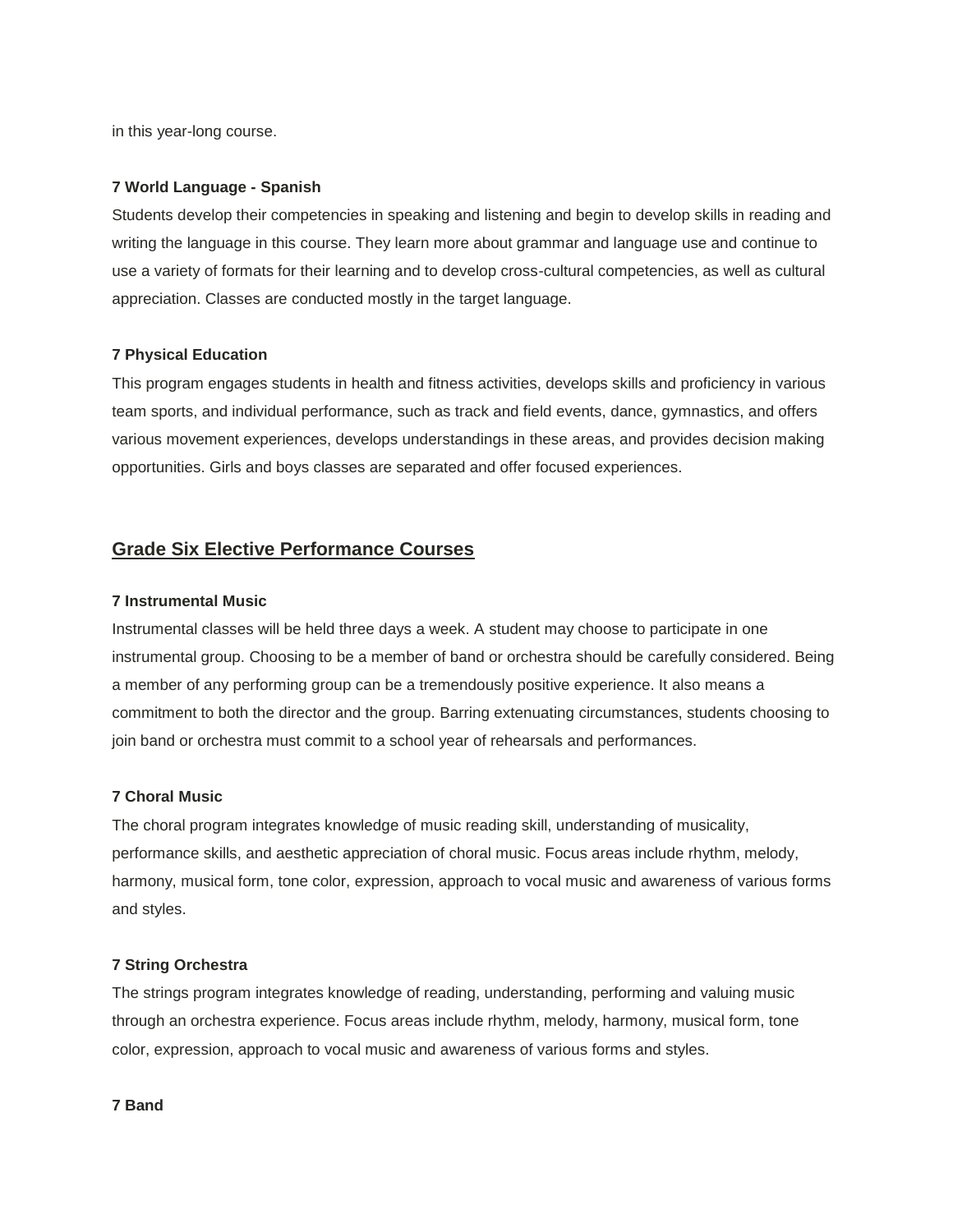The band program integrates knowledge of reading, understanding, performing and valuing music through a performance experience. Focus areas include rhythm, melody, harmony, musical form, tone color, expression, approach to vocal music and awareness of various forms and styles.

## **Grade Eight Academic Courses**

#### **8 Algebra**

This is the core course for grade 8. The course meets the Michigan standards and the grade level expectations for middle school Algebra and prepares students for high school math requirements.

#### **8 Pre-Algebra**

This is a course for students who qualify through placement by their grade 7 teachers. This course prepares students for high school Algebra. Students' learning needs are met through pacing, working with supported instruction and working with their academic peers.

#### **8 Geometry**

This course is for students who qualify through successful completion of the Algebra program in grade 7.The course meets high school Geometry standards and includes standard geometry topics and pacing.

## **8 Science**

This course meets the requirements of the Michigan Core Curriculum for secondary students. Students are introduced to concepts and vocabulary of Earth Science. Major topics include fluid earth, earth in time, and solid earth. In addition, they develop inquiry learning skills and focus on topics about the scientific method.

## **8 Social Studies**

This course integrates the Michigan core curriculum standards to teach students United States history from the US Constitution through the 19th century. Literacy skills are integrated into this course.

## **8 Bible**

This course of study uses the New Testament to teach lessons of our faith. We teach and experience through worship and other community activities, through New Testament stories, lessons and Bible study. Students are engaged with activities that make connections to their lives, learn through memory work, and see these truths through the framework of a reformed Christian perspective.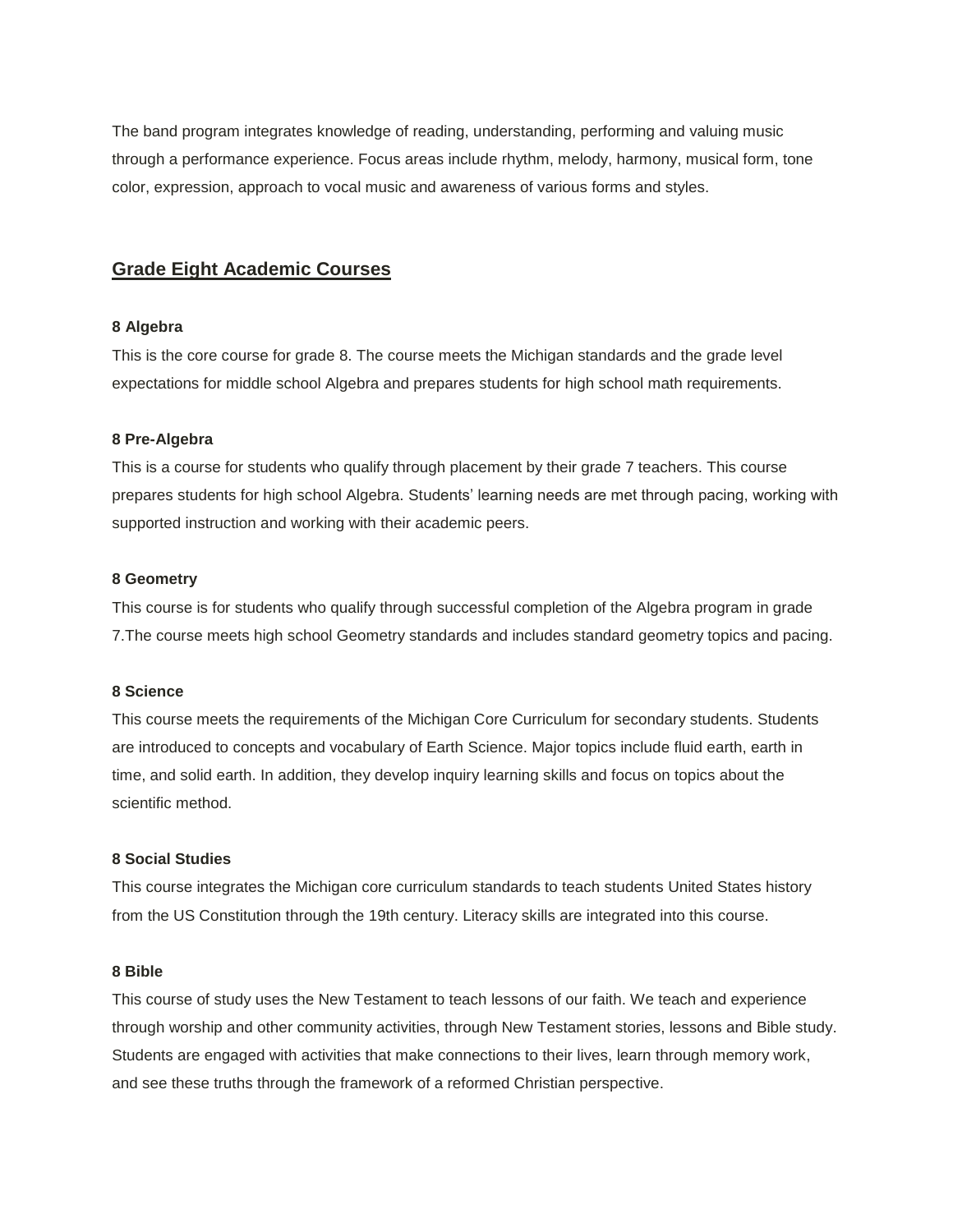# **Grade Eight Co-Curricular Courses**

# **8 Art**

This program incorporates six goals for design and media that include perception, conceptualization, visual organization, creative expression, applications skills, and aesthetic appreciation for the visual arts. Students study and apply design elements, various media processes, knowledge of art styles and themes in this year-long course.

## **8 Physical Education**

This program engages students in health and fitness activities, develops skills and proficiency in various team and individual sports and fitness options such as dance, track and field events, gymnastics, and offers various movement experiences, develops understandings in these areas, and provides decision making opportunities. Girls and boys classes are separated and offer focused experiences.

## **Grade Eight Elective Performance Courses**

## **8 Music**

All music programs are elective, but students must choose to take one music program. A student may choose to only participate in band. A student may choose to only participate in orchestra. A student may choose to only participate in choir. A student may choose to participate in both band and choir. A student may choose to participate in both orchestra and choir.

## **8 Choral Music**

The choral program integrates knowledge of reading, understanding, performance skills, and aesthetic appreciation of choral music. Focus areas include rhythm, melody, harmony, musical form, tone color, expression, approach to vocal music and awareness of various forms and styles.

### **8 Instrumental**

Music, Band and Orchestra classes will be held three days a week. A student may choose to participate in one instrumental group. Choosing to be a member of band or orchestra should be carefully considered. Being a member of a performing group can be a tremendously positive experience. It also means a commitment to both the director and the group. Barring extenuating circumstances, students choosing to join band or orchestra must commit to a school year of rehearsals and performances.